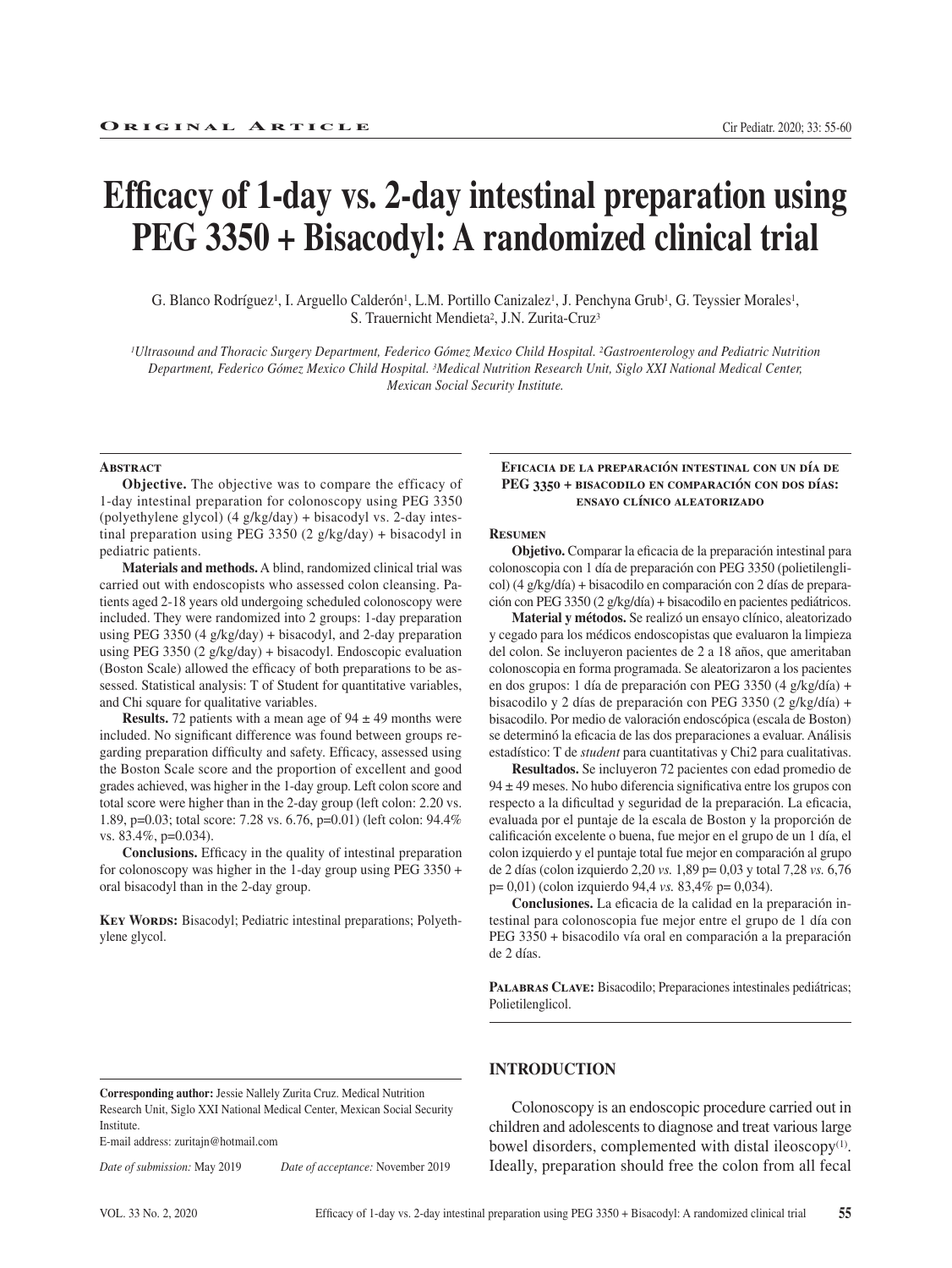matter without causing histological disorders or hydroelectrolytic imbalances. It should be safe, comfortable, easily tolerable, and inexpensive<sup>(2)</sup>.

For an adequate colonoscopy study, some basic quality requirements should be met in order to ensure maximum performance $(3)$ . If preparation is inadequate, some areas will remain unexplored, so polypoid lesions, erosions, and vascular lesions will not be assessed, and most importantly, flat lesions will not be detected. Inadequate preparation is associated with incomplete mucosal evaluation, longer procedure times, increased complications, and patient discomfort owing to excessive insufflation<sup>(4)</sup>.

The Boston Scale has been recently proposed to assess preparation quality in the various colon segments<sup> $(5,6)$ </sup>. It evaluates the three colon segments (left, transverse, and right) based on their level of cleansing with scores ranging from 0 to 3, 0 being considered as an inadequate preparation, and 3 as an excellent preparation, with a maximum score of  $9<sup>(6)</sup>$ . According to the literature, 23-50% of patients are not adequately prepared for examination, which leads to longer procedure times, incomplete examination, and study repetition $(5,7-9)$ .

The most widely used agents for colon preparation prior to colonoscopy include *bisacodyl* – which has a therapeutic action as a laxative by stimulating the nervous terminations in the intestinal wall, inhibits absorption, and increases water and electrolyte secretion<sup>(10)</sup> –, and *polyethylene glycol* (PEG 3350) – which leads to evacuations thanks to the mechanical effect of large volume lavage $(11)$ .

There are multiple barriers for an adequate intestinal preparation in children, including strict diets, bad taste, large liquid volumes, long preparation time, and adverse effects(12). High doses and long preparations are associated with a cleaner colon, but may cause patient discomfort<sup>(13)</sup>. All preparations for colonoscopy can be associated with adverse events such as electrolyte disorders, dehydration, nausea, vomits, pain, hypoglycemia, and abdominal distension.

Some studies carried out in children have demonstrated 4-day intestinal preparations using PEG 3350 to be innocuous and effective, while some others have concluded that 1- day or 2-day preparations with 1.9 g/kg daily doses for two days, together with clear liquid diet, can also prove efficacious and harmless<sup>(7,10,14,15)</sup>.

Today, there are no standardized preparation protocols for colonoscopy in children. There is a wide array of methods according to the healthcare facilities and the individual professionals involved. This lack of standardization makes it more difficult to determine the efficacy and safety of the various regimes available. The objective of this study was to compare the efficacy and safety of intestinal preparation for colonoscopy with 1-day preparation using PEG 3350  $(4 \frac{g}{kg} \text{day}) + 5 \text{ or } 10 \text{ mg}$  oral bisacodyl vs. 2-day preparation using PEG 3350 (2 g/kg/day) + 5 or 10 mg oral bisacodyl in pediatric patients aged 2-18 years old from our third level pediatric hospital.

## **MATERIALS AND METHODS**

A controlled, randomized clinical trial was carried out with two types of colon preparations: *1-day preparation using PEG 3350 (4 g/kg/day) + bisacodyl, and 2-day preparation using PEG 3350 (2 g/kg/day) + bisacodyl*. From May 2016 to March 2018, children aged 2-18 years old consulting at the Gastroenterology Department and the Thoracic Surgery and Endoscopy Department of a thirdlevel pediatric hospital were recruited.

Prior to study initiation, the protocol had been approved by the Hospital's Health Ethics and Research Committee. All parents had signed the relevant informed consent form.

Patients scheduled for diagnostic and/or therapeutic outpatient colonoscopy were included. Hospitalized patients and patients with emergency colonoscopy, colonic resection history, recent (< 28 days) intestinal surgery, known allergy to PEG or bisacodyl, chronic constipation causing fecal impaction, and decompensated renal, cardiac, or hepatic pathologies were excluded.

#### **Randomization**

The allocation to either of the study arms (1-day or 2-day) was random. The randomization process was performed before study initiation, through previously computer-generated random numbers. One member of the team was exclusively committed to delivering the specific maneuver for each patient in an opaque envelope according to randomization.

#### **Procedures**

Two types of procedures were carried out: 1-day preparation using PEG 3350 (4 g/kg/day) + bisacodyl, and 2-day preparation using PEG 3350 (2 g/kg/day) + bisacodyl. The dose and preparation procedure to cleanse the colon are thoroughly described in the publication of our study's preliminary results<sup>(16)</sup>.

The efficacy of intestinal cleansing was the primary endpoint. It would be assessed using the Boston Scale, which evaluates cleansing quality by segments – left colon, transverse colon, and right colon (0 to 3 score for each colon section: Excellent=3, Good=2, Poor=1, Inadequate=0) – separately, and which allows a total score to be achieved by adding up the scores from the 3 segments. Scale assessment would be performed by two endoscopists unaware of which group each patient belonged to.

Two high-resolution videocolonoscopy devices were used: Fuji Film EC-530 MP/LP colonoscope, with an 11 mm external diameter, and Olympus CF-Q150L/I colonoscope, with a 12.8 mm external diameter. Colonoscopies were carried out by experienced endoscopists.

Secondary endpoints included assessing the maneuver's safety via a questionnaire to evaluate the presence of nausea, vomit, headache, and abdominal distension during intestinal preparation. In addition, prior to colonoscopy,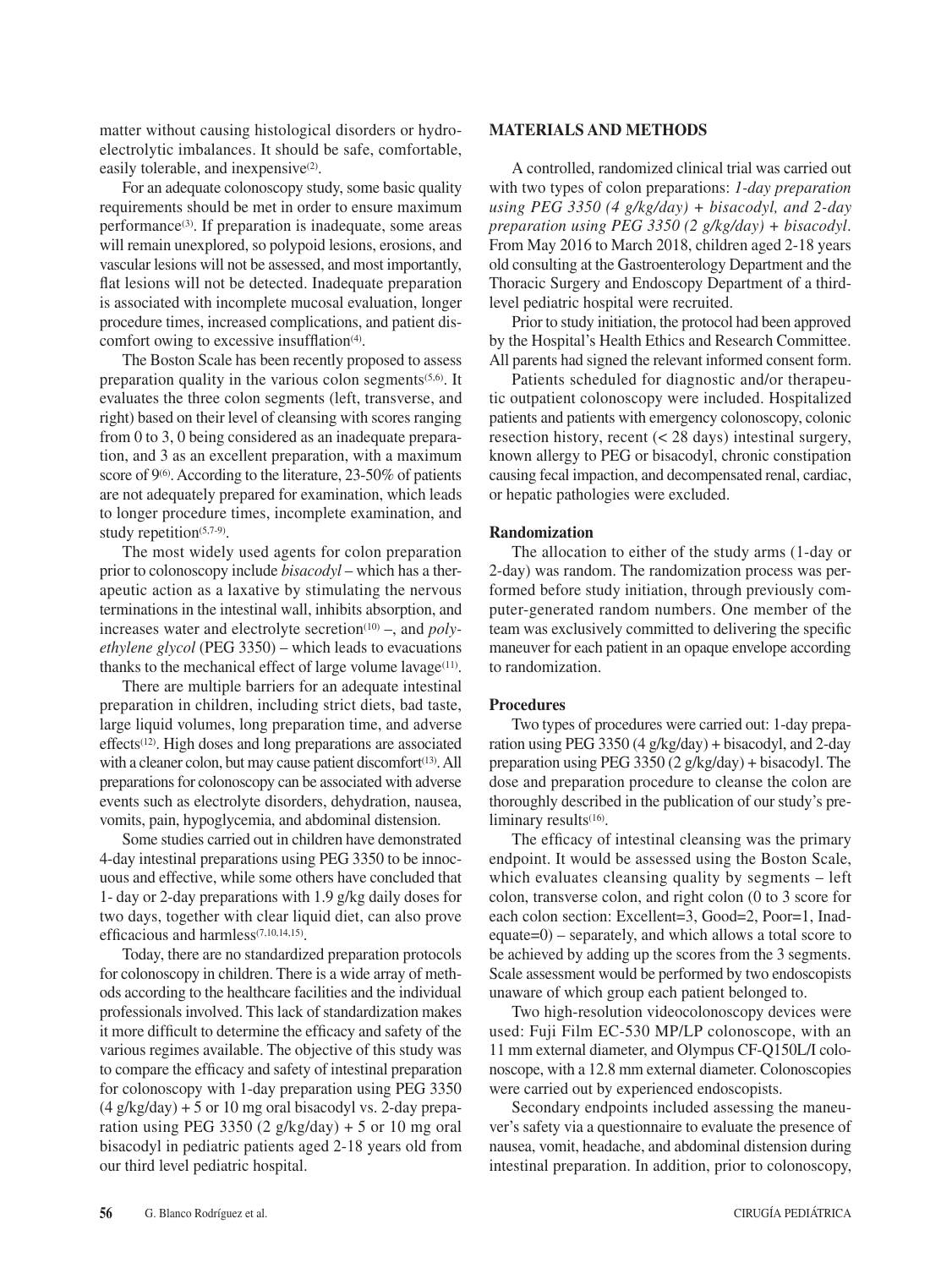

a physical exploration was carried out to assess hydration, and a capillary glucose sample was obtained using an Accu-Check Performa glucometer.

Sample size was calculated using the data already published<sup>(16)</sup>, with a difference in Boston Scale's score for the left colon of  $2.41 \pm 0.51$  vs.  $1.92 \pm 0.73$ , a total 36 individuals per group, a 0.05 alpha level, and an 80% statistical power.

# **Statistical analysis**

Dispersion and central tendency measures according to the variables' measuring scale. Quantitative variables were considered to have a distribution different from the norm, so they were normalized with their logarithm. To check whether descriptive variables were similar between groups, Fisher's exact test and T of Student test were used. Safety proportion between groups was assessed using Fisher's exact test. To compare Boston Scale score between groups, the T of Student test was applied. A  $p<0.05$  value was considered significant. All analyses were carried out using the STATA software, version 12.0.

# **RESULTS**

In the study period, a total 107 patients requiring colonoscopy were identified. A total 35 patients were excluded owing to various reasons: 15 of them required emergency colonoscopy, 9 were hospitalized, 5 had colon resection history, and 6 did not give their consent to take part in the study (Fig. 1).

The 72 patients meeting inclusion criteria were randomized. Mean age was  $94 \pm 49$  months (2-17 years), with male patients representing 68.1% of the total sample. 75%

of patients had low digestive tract bleeding history; this had an impact on colonoscopy, which demonstrated the presence of pathology in these patients (Table 1) (Fig. 1).

Age, sex, BMI z-score, constipation history, time from preparation to study, and pathological diagnosis at colonoscopy were compared in both groups, with no significant differences found, except for low digestive tract bleeding, which was more frequent in the 1-day group (86.1% vs. 69.4%, p=0.017) (Table 1).

PEG 3350 + bisacodyl intestinal preparation was administered to 100% of patients, none of them requiring nasogastric tube to complete the dose established. Following intestinal preparation administration, patients and their relatives were asked about the difficulty attached to preparation administration, with 11 patients (14.8%) defining it as difficult. Difficulty tended to be higher in the 2-day intestinal preparation group, but without significant differences between groups (1-day: 11.1%, n=4, vs. 2-day: 19.4%, n=7, p=0.32).

To evaluate safety, adverse effects such as nausea, headache, abdominal pain, and hypoglycemia were recorded. In the 1-day intestinal preparation group, 14 patients presented adverse events, while in the 2-day intestinal preparation group, 12 patients reported adverse events, with no significant differences between groups (Table 2).

When analyzing maneuver efficacy using the Boston Scale, left colon score and total score were higher in the 1-day colon preparation group than in the 2-day colon preparation group, with statistical significance (left colon: 2.20 vs. 1.89, p=0.03; total: 7.28 vs. 6.76, p=0.01). In addition, transverse colon and right colon scores tended to be higher in the 1-day colon preparation group than in the 2-day colon preparation group, with no statistical significance (Table 3).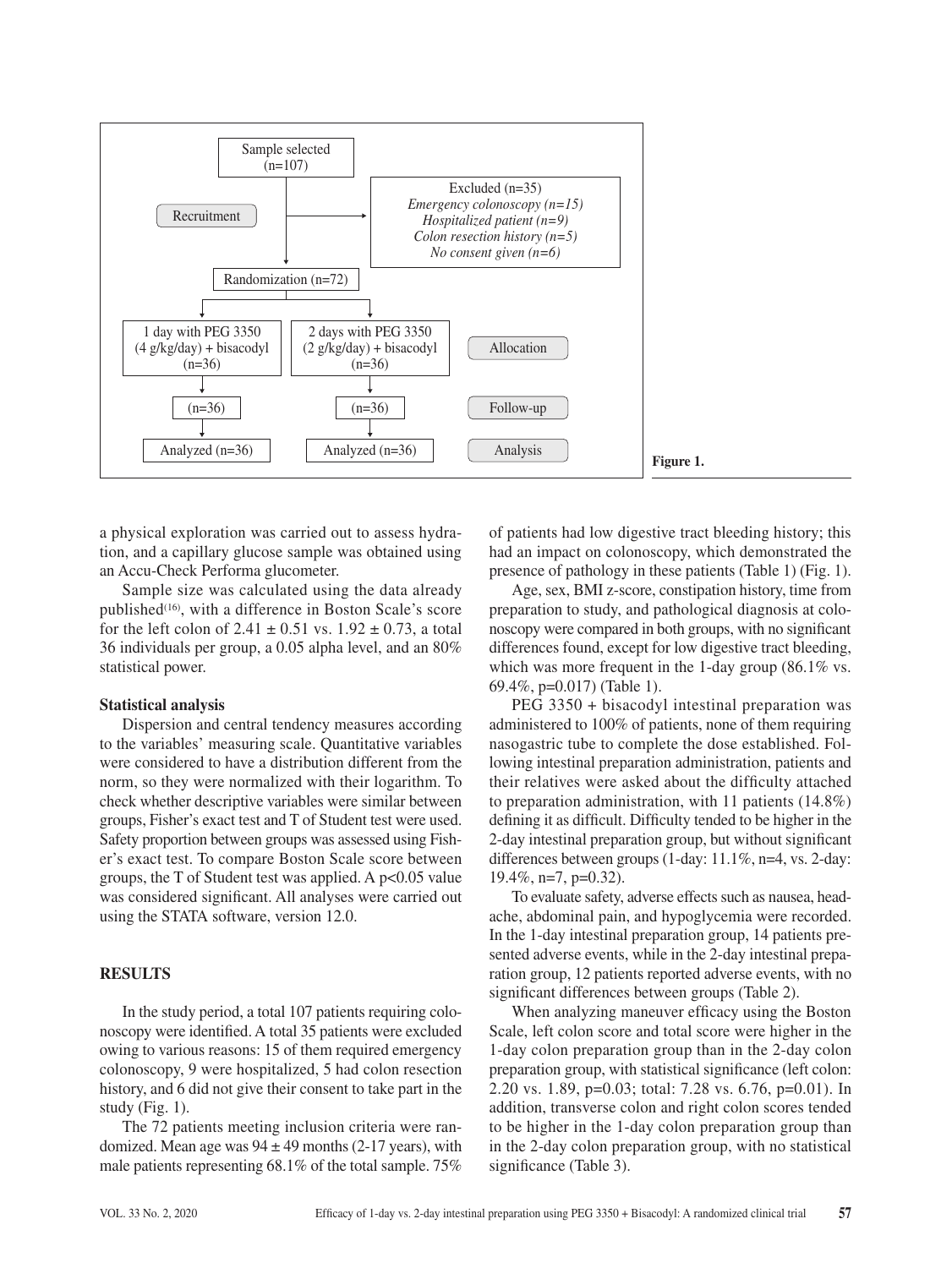| lable 1.<br>General patient data and comparison between groups. |                 |                      |                      |                  |
|-----------------------------------------------------------------|-----------------|----------------------|----------------------|------------------|
|                                                                 | All<br>$n = 72$ | $1$ -day<br>$n = 36$ | $2$ -day<br>$n = 36$ |                  |
|                                                                 |                 | $n(\%)$              |                      | $\boldsymbol{p}$ |
| Age (months) <sup>+</sup>                                       | $94.1 \pm 49.1$ | $89.7 \pm 41.5$      | $98.2 \pm 55.5$      | 0.774            |
| Male patients                                                   | 49(68.1)        | 25(69.4)             | 24(66.6)             | 0.550            |
| BMI z-score+                                                    | $0.15 \pm 0.83$ | $-0.01 \pm 0.87$     | $0.31 \pm 0.77$      | 0.123            |
| Constipation                                                    | 7(9.6)          | 4(11.1)              | 3(8.3)               | 0.453            |
| Reason for study: low digestive tract bleeding                  | 56 (77.7)       | 31(86.1)             | 25(69.4)             | 0.017            |
| Time from preparation to study                                  | $15.5 \pm 1.2$  | $15.2 \pm 1.1$       | $15.8 \pm 1.3$       | 0.087            |
| Pathological diagnosis at colonoscopy                           | 55 (75.3)       | 26(72.2)             | 28(77.7)             | 0.892            |
| $+Mean \pm SD$ .                                                |                 |                      |                      |                  |

| Table 1. |  |  |  | General patient data and comparison between groups. |  |
|----------|--|--|--|-----------------------------------------------------|--|
|          |  |  |  |                                                     |  |

| Table 2. |  |  | Comparison of maneuver safety between groups. |  |
|----------|--|--|-----------------------------------------------|--|
|----------|--|--|-----------------------------------------------|--|

|                            | $1$ -day<br>$n = 36$ | $2$ -day<br>$n = 36$ |                  |
|----------------------------|----------------------|----------------------|------------------|
|                            |                      | $n(\%)$              | $\boldsymbol{p}$ |
| <b>Nausea</b>              | 4(11.1)              | 5(13.8)              | 0.536            |
| Headache or abdominal pain | 7(19.4)              | 2(5.5)               | 0.064            |
| Hypoglycemia               | 3(8.3)               | 5(13.8)              | 0.387            |

Efficacy was also assessed using the Boston Scale by comparing the proportion of individuals with an excellent or good colon cleansing grade. In the case of the left colon, there were more patients with an excellent or good grade in the 1-day preparation group than in the 2-day preparation group, with statistical significance (94.4% vs. 83.4%, p=0.034) (Table 3).

# **DISCUSSION**

1-day intestinal preparation was found to be more effective than 2-day intestinal preparation. In general, both preparations for colonoscopy had adverse effects, without significant differences between groups.

Intestinal preparation protocols vary largely in terms of length and drugs used. However, the shorter the preparation, the less upsetting for patients, and therefore, the higher adherence to this maneuver. This is why, in the last years, multiple prospective studies have been carried out in pediatric patients to demonstrate that colon cleansing is similar in short and long schemes<sup>(14,15,17-19)</sup>, with controversial results.

For example, Phatak U et al. used PEG 3350 + bisacodyl for 2 days, with an excellent or good reported cleansing quality in the right and left colon of 92% and 93%, respectively. In our study, in the case of the right colon,

the 2-day preparation had an excellent or good quality in 83.4% of patients, which is lower than the proportion noted by Phatak U, whereas the 1-day preparation had an excellent or good quality in 94.4% of patients, similar to the number reported by Phatak U. On the other hand, in the case of the left colon, the 2-day preparation had an excellent or good quality in 97.3% of patients, whereas the 1-day preparation had had an excellent or good quality in 100% of patients, both numbers being higher than those reported by Phatak U(17).

Other studies have compared colon preparation with PEG only, finding fewer patients with excellent cleansing, and lower Boston Scale scores than in our study. For instance, Najafi et al. evaluated 2 colon preparations with PEG, with an excellent and good efficacy in the 1-day preparation (70%) and in the 2-day preparation (72%). However, the proportion was higher in our study (1-day: 94.4%, and 2-day: 83.4%)<sup>(14)</sup>. Similarly, Abbas et al.<sup>(18)</sup> reported a mean total score of 6.16 in the Boston Scale, which was also lower than in our study (global Boston Scale of 7.28 in the 1-day group, vs. 6.76 in the 2-day group). The additional stimulating effect of bisacodyl may have played a role in this, since it was used in both groups, regardless of the amount of PEG administered to patients.

Adverse effects reported by Phatak U et al.<sup>(17)</sup> included nausea (19%), abdominal pain (11%), and vomit (4%), the three of them being mild. Najafi et al.(14) reported abdominal pain and nausea, with no significant differences between study groups. Abbas et al.<sup>(18)</sup> reported nausea or vomit (60%), abdominal pain or colics (44%), and weakness or fatigue (40%). Adverse effects identified in our study were similar to those described by these authors, with headache, abdominal pain, nausea, and vomit, all of them being mild. Adverse effects were recorded in 36.1% of patients (n=26), with no difference between groups. None of the patients presented dehydration, and 11.1% (n=8) had hypoglycemia, with a higher proportion in the 2-day group, without statistically significant differences.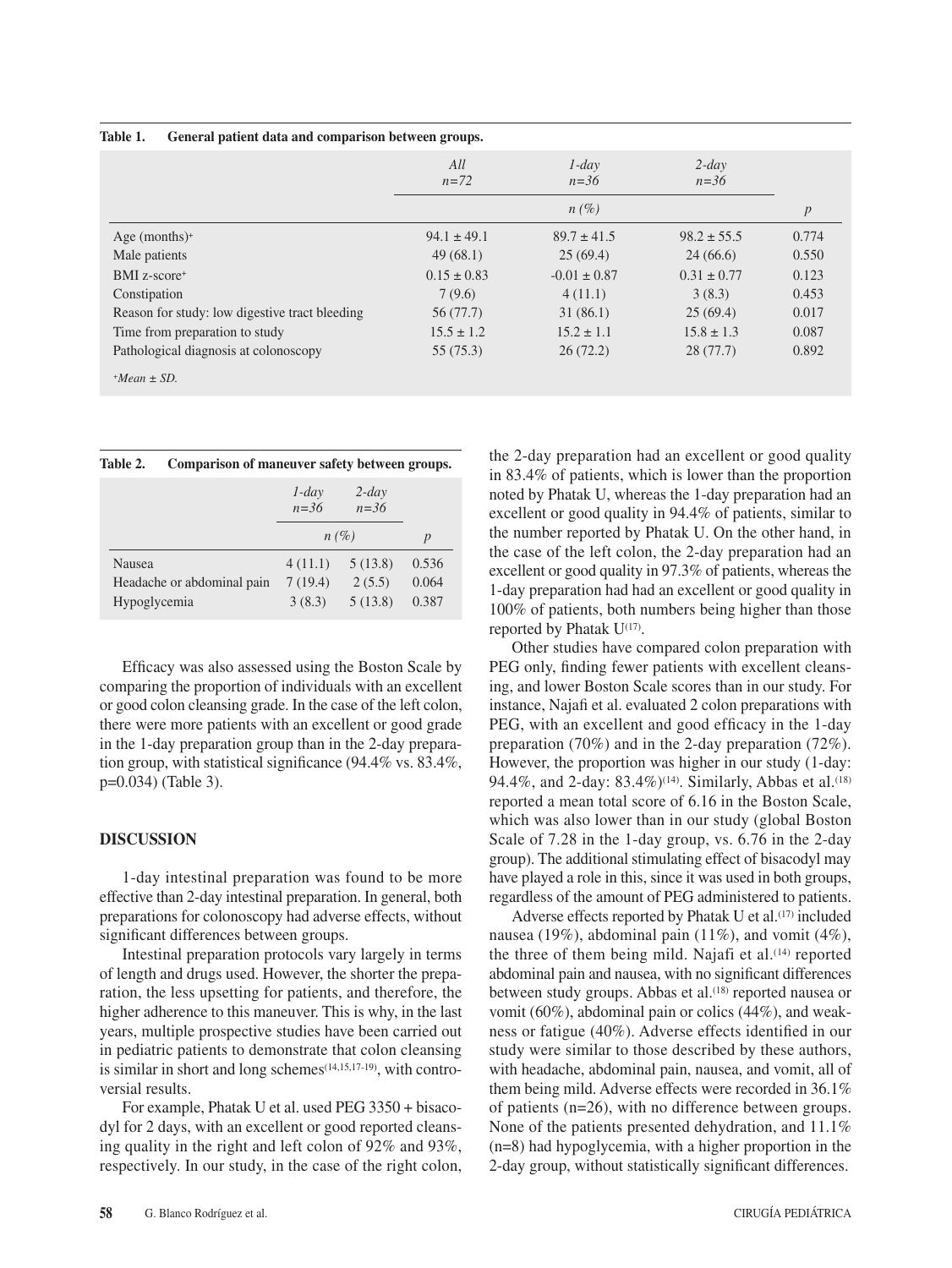|                  |                  | $1$ -day<br>$n = 36$ | $2$ -day<br>$n = 36$ |
|------------------|------------------|----------------------|----------------------|
|                  |                  | $mean \pm SD$        |                      |
| Score            | Left colon*      | $2.20 \pm 0.53^*$    | $1.89 \pm 0.68^*$    |
|                  | Transverse colon | $2.48 \pm 0.50$      | $2.35 \pm 0.53$      |
|                  | Right colon      | $2.57 \pm 0.69$      | $2.53 \pm 0.55$      |
|                  | Total            | $7.28 \pm 1.12*$     | $6.76 \pm 1.36^*$    |
|                  |                  | $n(\%)$              |                      |
| Left colon*      | Excellent        | 10(27.8)             | 10(27.8)             |
|                  | Good             | $24(66.6)*$          | $20(55.6)*$          |
|                  | Poor             | $2(5.6)*$            | $6(16.6)*$           |
|                  | Inadequate       | 0(0)                 | 0(0)                 |
| Transverse colon | Excellent        | 18(50)               | 14(38.5)             |
|                  | Good             | 18(50)               | 21(58.8)             |
|                  | Poor             | 0(0)                 | 1(2.7)               |
|                  | Inadequate       | 0(0)                 | 0(0)                 |
| Right colon      | Excellent        | 24(66.6)             | 20(55.6)             |
|                  | Good             | 10(28)               | 15(41.7)             |
|                  | Poor             | 1(2.7)               | 1(2.7)               |
|                  | Inadequate       | 1(2.7)               | 0(0)                 |

## **Table 3. Comparison of maneuver efficacy between groups using the Boston Scale.**

Although no differences were found between groups in terms of intestinal preparation's administration difficulty, a tendency to lower difficulty was noted in the 1-day preparation group. This is consistent with other studies, where shorter preparation times proved better for patients<sup>(19)</sup>. In light of this, it could be stated that the shorter the preparation, the better for patients and clinicians regarding preparation adherence.

In terms of potential confusion variables, both groups had similar results. Regarding constipation diagnosis, based on Rome IV criteria, the proportion in the 1-day group was 11.1% vs. 8.3% in the 2-day group. In addition, time from preparation completion to study initiation in the 1-day group was  $15.2 \pm 1.2$  hours vs.  $15.8 \pm 1.3$ hours in the 2-day group, without statistically significant differences.

Our primary study limitation lies in the fact that most cases had low digestive tract bleeding. However, most colonoscopies in our department are carried out precisely because of this, with very few being associated with other pathologies. In addition, given that our patients were outpatients, intestinal preparation adverse effects were subjectively assessed – for instance, abdominal distension should have been evaluated by measuring waist perimeter.

It is worth noting that, although the assessment of colon cleansing results using the Boston Scale is associated with a < 0.05 p value (1-day:  $7.28 \pm 1.12$  vs.  $2$ -day:  $6.76 \pm 1.36$ ), this is actually a little clinical magnitude.

# **CONCLUSIONS**

In pediatric patients aged 2-18 years old, the efficacy of intestinal preparation for colonoscopy was higher in the 1-day group using PEG 3350 + oral bisacodyl than in the 2-day group. No differences were found between groups in terms of tolerance and safety.

Therefore, we advocate the use of the 1-day preparation, which will also be more comfortable for patients and their parents.

# **REFERENCES**

- 1. Yoshioka S, Takedatsu H, Fukunaga S, Kuwaki K, Yamasaki H, Yamauchi R, et al. Study to determine guidelines for pediatric colonoscopy. World J Gastroenterol. 2017; 23: 5773-9.
- 2. Friedt M, Welsch S. An update on pediatric endoscopy. Eur J Med Res. 2013; 18: 24.
- 3. Calderwood AH, Thompson K, Schroy PC, Lieberman DA, Jacobson BC. Good is better than excellent: bowel preparation quality and adenoma detection rates. Gastrointest Endosc. 2015; 81: 691-9.
- 4. Tholey DM, Shelton CE, Francis G, Anantharaman A, Frankel RA, Shah P, et al. Adenoma detection in excellent versus good bowel preparation for colonoscopy. J Clin Gastroenterol. 2015; 49: 313-9.
- 5. Lai EJ, Calderwood AH, Doros G, Fix OK, Jacobson BC. The Boston Bowel Preparation Scale: a valid and reliable instrument